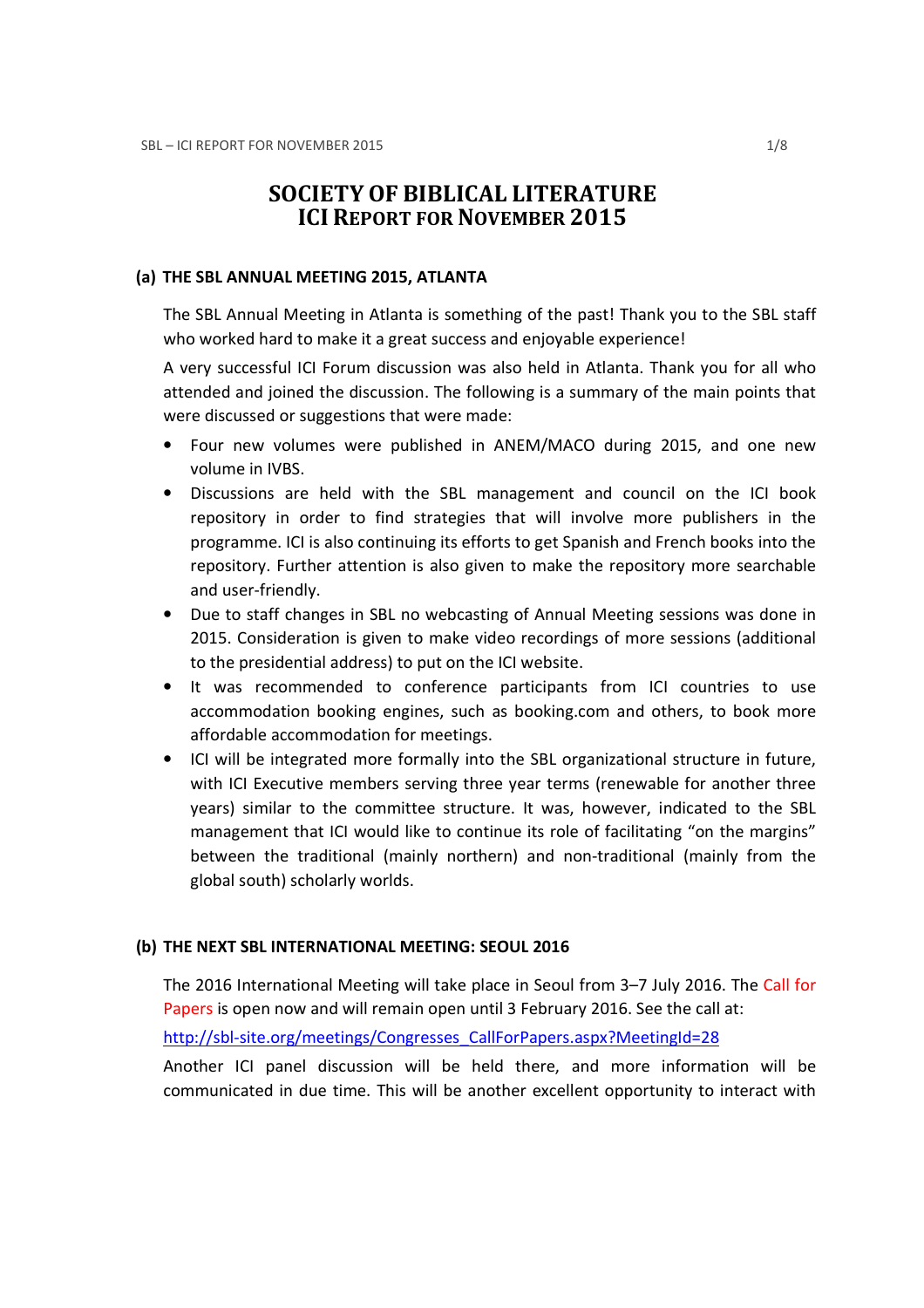our Asian colleagues. We wish the local organizing committee well for the hard work that lies ahead.

## (c) VISA PROBLEMS

We are aware of the fact that many scholars from ICI countries often experience administrative problems to get a visa in time to attend the international and annual SBL conferences. Although bureaucratic protocols beyond our control are often involved in these difficulties, we are having discussions within the ICI leadership on how scholars can be assisted in this regard. SBL staff will work proactively to study the visa requirements of countries where the international meeting will be held and will then post information in this newsletter and on the SBL website to advise scholars in their visa applications. The following guidelines should also be taken into account:

- Start planning your attendance of a particular conference well in advance at least six months;
- Enquire well in advance from the particular embassy or consulate in your own country what the exact requirements are for applying for a visa, and how long the application would take to process;
- Make absolutely sure that you attend to all the requirements, and that you submit your visa application well in advance;
- Should you need an official invitation letter from the SBL Head Office, or from the organizing committee in the country where the SBL International meeting will take place, request that well in advance in order to include in your visa application (the contact details of the SBL staff member handling these requests is: Samantha Spitzner samantha.spitzner@sbl-site.org);
- Enquire regularly at the embassy or consulate where you have submitted your application.

## (d) PUBLICATION IN ANCIENT NEAR EAST MONOGRAPHS (ANEM) / MONOGRAFIAS SOBRE EL ANTIGUO CERCANO ORIENTE (MACO)

ANEM/MACO is a series that was established by the SBL at the request of the International Cooperation Initiative (ICI), and which is co-edited by Alan Lenzi and Juan Tebes. The series publishes volumes on the Ancient Near East (including ancient Israel) electronically and makes them freely available for download. (Paperback and hardback versions of the volumes are available too, for a reasonable price.) Any work published in ANEM/MACO is freely available in electronic version to anyone in perpetuity. To view the volumes published in the series, please go to http://www.sblsite.org/publications/Books\_ANEmonographs.aspx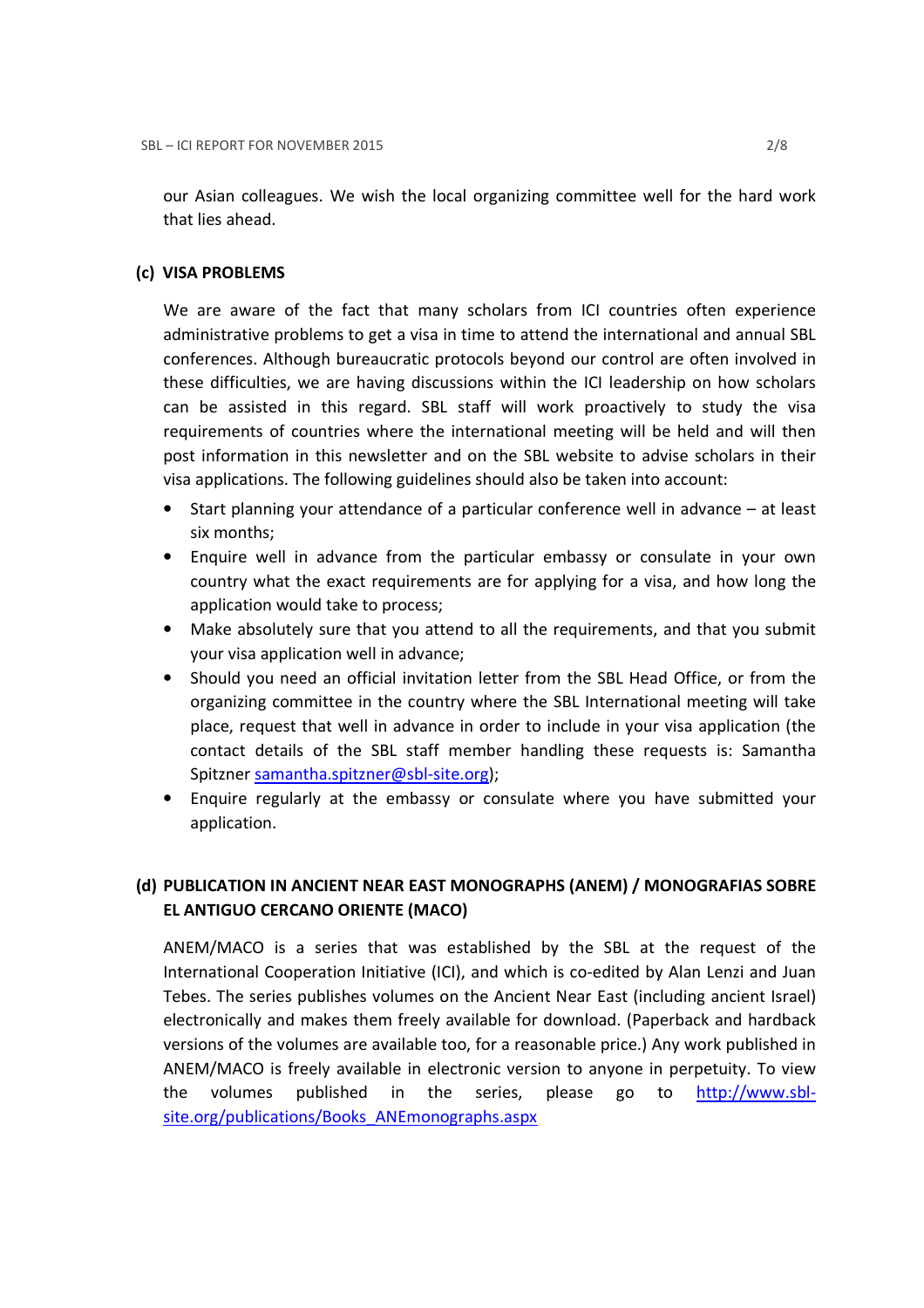#### The latest volume in ANEM/MACO is:

#### Political Memory in and after the Persian Empire

Edited by Jason M. Silverman and Caroline Waerzeggers

Various disciplines that deal with Achaemenid rule offer starkly different assessments of Persian kingship. While Assyriologists treat Cyrus's heirs as legitimate successors of the Babylonian kings, biblical scholars often speak of a "kingless era" in which the priesthood took over the function of the Davidic monarch. Egyptologists see their land as uniquely independently minded despite conquests, while Hellenistic scholarship tends to evaluate the interface between Hellenism and native traditions without reference to the previous two centuries of Persian rule. This volume brings together in dialogue a broad array of scholars with the goal of seeking a broader context for assessing Persian kingship through the anthropological concept of political memory.

#### Features

- Articles present the results of an international symposium held in Leiden, the Netherlands, 2014
- More than twenty illustrations
- Seventeen articles, an introduction, and a summary response

To download the book for free, paste the following link into your browser: (will be available soon)

#### (e) PUBLICATION IN INTERNATIONAL VOICES IN BIBLICAL STUDIES (IVBS)

IVBS is a series that was established by the SBL at the request of the International Cooperation Initiative (ICI), and which is co-edited by Monica Melanchthon and Jione Havea. IVBS encourages in particular submissions from scholars in the present seven international regions for which it has editorial boards: Africa, Central and Eastern Europe, Latin America, Middle East-South Asia, Northeast Asia, Pacific, and Southeast Asia. Interregional collaborations are also welcome. IVBS publishes works in English and in any other language for which its editors can find qualified peer reviewers. Any work published in IVBS is freely available to anyone in perpetuity. The series publishes work generally in the area of reception history and criticism. The scope is not limited to any particular biblical text or historical timeframe. The works will mainly be published in English and, wherever possible, also in primary languages of authors. For more information please go to http://ivbs.sbl-site.org/home.aspx. If you would consider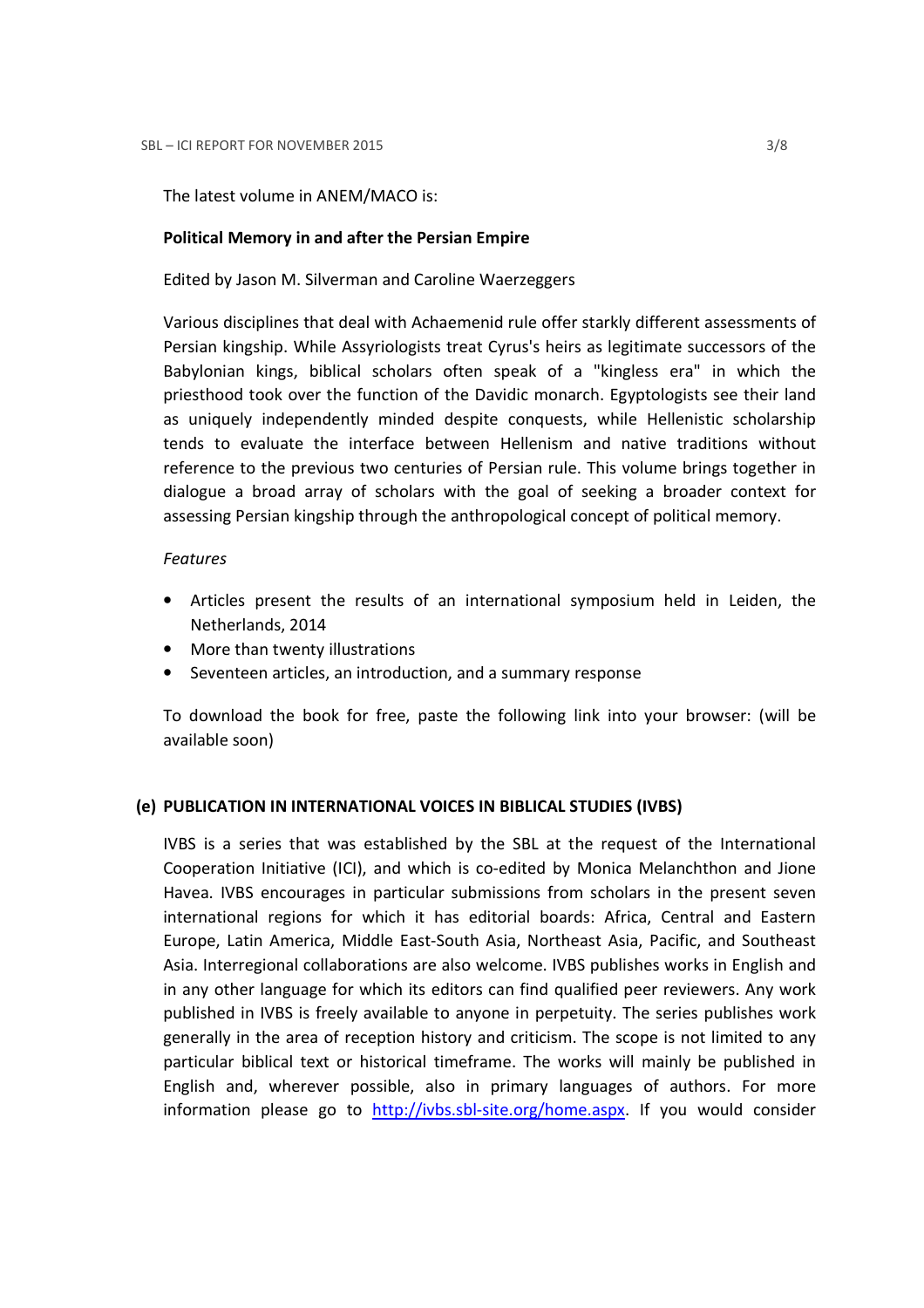publishing your work in this series, feel free to contact one of the two general editors, Monica Melanchthon or Jione Havea.

The latest volume in IVBS is:

## Migration and Diaspora: Exegetical Voices of Women in Northeast Asian Countries

Edited by Hisako Kinukawa

The third meeting of the Society of Asian Biblical Studies was held at Sabah in June 2012, addressing the theme of Migration and Diaspora. This book contains five essays written by women from Northeast Asian countries for this occasion. Three are on Hebrew Scriptures and two are on the Christian Testament. All writers used a cultural analysis of their own social locations, and literary, historical, and postcolonial criticism as their methods of reading the texts, even though they may not explicitly mention which criticisms are used.

To download the book for free, paste the following link into your browser: http://ivbs.sbl-site.org/uploads/IVBS%20PAPERS1.pdf

## (f) PUBLICATIONS: ONLINE BOOKS – NEW BOOKS ADDED

(For the full list, please go to http://www.sbl-site.org/publications/Books\_ICIbooks.aspx)

## Communities in Dispute: Current Scholarship on the Johannine Epistles

Culpepper, R. Alan and Paul N. Anderson, eds. Communities in Dispute: Current Scholarship on the Johannine Epistles. Early Christianity and Its Literature 13. Atlanta: SBL Press, 2014.

Theology Symposium on the Johannine Epistles (2010). Contributions on the relationship between the Gospel of John and the Letters of John, Johannine theology and ethics, the concept of the Antichrist, and the role of the elder round out the collection. This is a must-have book for libraries and New Testament scholars.

Features:

- Introductory essay places the collection in context
- Thirteen additional essays
- Articles engage the work of Raymond Brown and J. Louis Martyn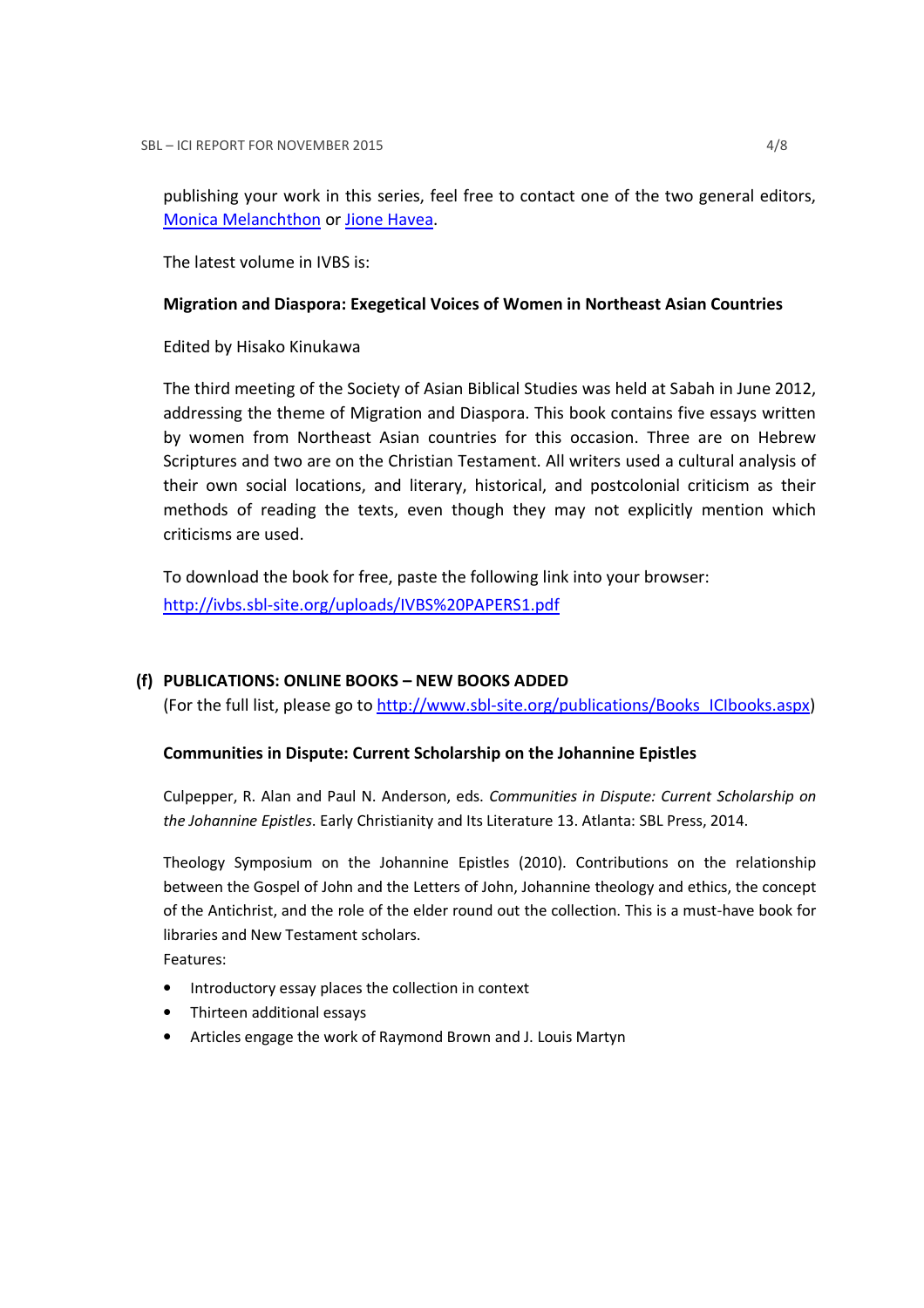## Latino/a Biblical Hermeneutics: Problematics, Objectives, Strategies

Lozada, Jr. Francisco and Fernando F. Segovia, eds. Latino/a Biblical Hermeneutics: Problematics, Objectives, Strategies. Semeia Studies 68. Atlanta: SBL Press, 2014.

In this collection of essays, contributors seek to analyze the vision of the critical task espoused by Latino/a critics. The project explores how such critics approach their vocation as critics in the light of their identity as members of the Latino/a experience and reality. A variety of critics representing a broad spectrum of the Latino/a American formation, along various axes of identity—address the question in whatever way they deem appropriate: What does it mean to be a Latino/a critic?

Features:

- Essays from sixteen scholars
- Articles bring together the fields of biblical studies and racial-ethnic studies
- Conclusion addresses directions for future research

## The Studia Philonica Annual: Studies in Hellenistic Judaism Volume XXVI

Runia, David T. and Gregory E. Sterling, eds. The Studia Philonica Annual: Studies in Hellenistic Judaism, Volume XXVI. Atlanta: SBL Press, 2014.

The Studia Philonica Annual is a scholarly journal devoted to the study of Hellenistic Judaism, particularly the writings and thought of the Hellenistic-Jewish writer Philo of Alexandria (circa 15 BCE to circa 50 CE).

Features:

- Articles on aspects of Hellenistic Judaism written by experts in the field
- Bibliography
- Book reviews

### (g) ICI TEACHING COLLABORATION PROGRAM

In order to facilitate the exchange of scholars and institutions in biblical studies across the globe, a teaching collaboration program is run by the ICI. The facility consists of lists of scholars and institutions interested in exchanges that are made available on the SBL website. See: http://sbl-site.org/educational/ICITeaching.aspx. If you or your institution is interested in such collaboration, please visit the site and enroll yourself in these lists. For more information, contact Tim Langille.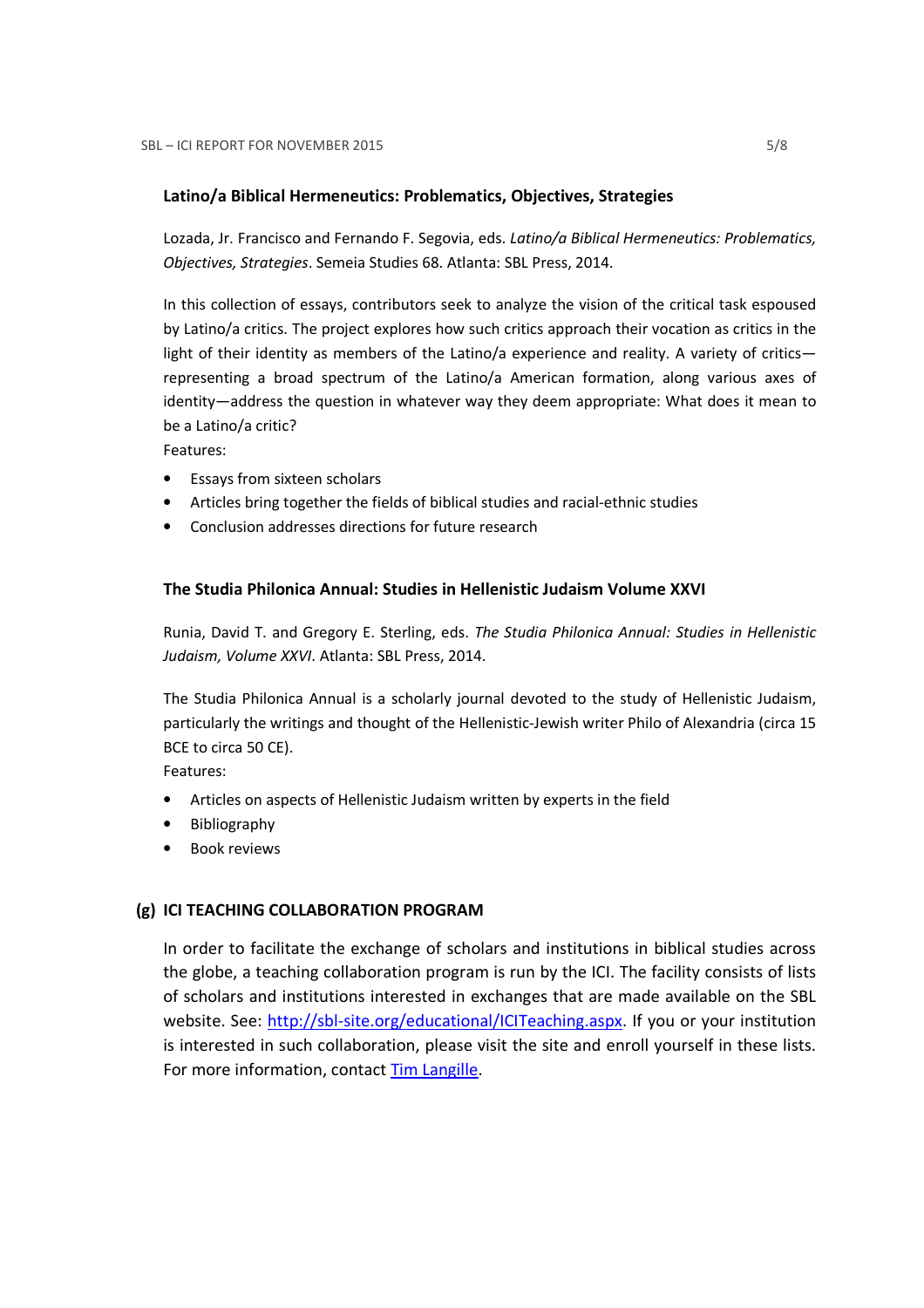## (h) JOURNAL OF BIBLICAL LITERATURE (JBL) ARCHIVE

Take note that an archive with JBL articles from volume 122.1 of 2003 through volume 130.1 of 2011 is now available online to people accessing the SBL website from any ICI country. See http://www.sbl-site.org/publications/ICI\_JBLarchive.aspx. All articles in those volumes can be downloaded for free!

## (i) CONVENIENT SEARCH TOOLS ON THE SBL WEBSITE

The SBL website (on the SBL Press page) has a facility where one can search the full text of all SBL books! For this very convenient tool, see: http://sbl-site.org/publications/default.aspx

For searching reviews of a vast number of academic publications, see the website of Review of Biblical Literature (RBL) at: http://www.bookreviews.org/

## (j) EVENTS

The SBL maintains a significant list of events taking place anywhere in the globe. For the full list please go to http://www.sbl-site.org/meetings/events.aspx

A selection of events is listed below—mainly those taking place in ICI regions.

Please provide information on conferences in your region, including calls for papers, to Sharon Johnson at sharon.johnson@sbl-site.org.

### December 20-23, 2015

### Philosophical Investigation of the Hebrew Scriptures, Talmud and Midrash

The conference will take place in Jerusalem and will explore "The Questions of God's Perfection." The conference will explore whether understanding God as perfect being is appropriate as a basis for Jewish theology and for religious belief more generally, bringing together perspectives on this question from philosophers, theologians,scholars of Bible and scholars of rabbinic literature. Invited participants will be Oliver Crisp, James Diamond, Jerome Gellman, Lenn E. Goodman, Moshe Halbertal, Yoram Hazony, Brian Leftow, Berel Dov Lerner Alan Mittleman, David Shatz, Eleonore Stump, Alan Torrance, Shmuel Trigano, and Howard Wettstein. Scholars wishing to present papers at the conference should submit abstracts of 500-1,000 words together with a current CV to meiravj@herzlinstitute.org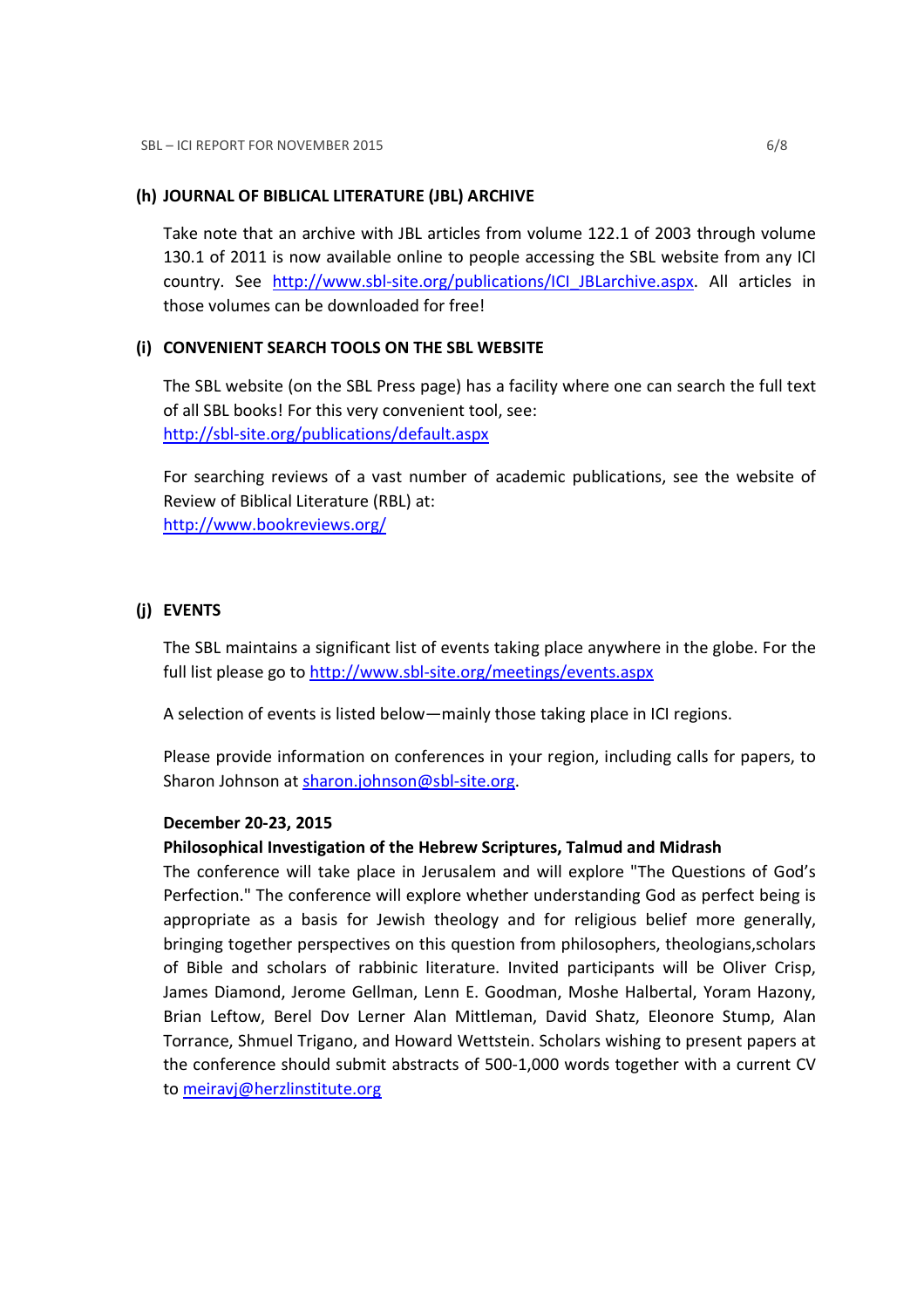http://bibleandphilosophy.org/wp-content/uploads/2014/02/2015-conferenceannouncement-v-4.pdf

July 3-7, 2016 2016 SBL International Meeting Seoul, South Korea http://sbl-site.org/meetings/Internationalmeeting.aspx

### August 2-5, 2016

#### General Meeting of Studiorum Novi Testament Societas

Society for New Testament Studies (SNTS) will hold their 2016 General Meeting in Montreal, Canada.

For updates and information, see https://www.edugroepen.nl/sites/SNTS/default.aspx

#### August 9-11, 2016

Ethnicity/Race/Religion: Identities, Ideologies, and Intersections in Biblical Texts and Interpretation (Centre for Biblical Studies, University of Exeter, UK)

How do ethnicity and race feature in constructions of identity in biblical texts? How have ideologies of race shaped biblical interpretation past and present? And how has the Bible and its interpretation contributed to racial ideologies and racist practices? These are the key issues to be explored in this international conference. Religion and ethnicity or race – the terms are contested and unavoidably loaded – are facets of identity that intersect and overlap in complex and varied ways. They are neither identical nor entirely separable, but clearly bound up in some of the most intractable and prominent conflicts in the contemporary world.

One of the aims of the conference is to explore and to problematize the extent to which the dominant models of biblical scholarship remain 'Western' in their assumptions, and to consider what breaking out of these might entail.

Speakers: Professor Musa Dube, University of Botswana Dr Ma. Marilou S. Ibita, Catholic University of Leuven, Belgium, and the Institute of Formation and Religious Studies, Quezon City, the Philippines. Dr Gregory Cuéllar, Austin Presbyterian Theological Seminary, USA.

More information.

#### September 4-9, 2016

## 2016 Meeting of the International Organization for the Study of the Old Testament (IOSOT)

For the first time in its more than 50-years history the IOSOT will convene on African soil in 2016. The triennial meeting will take place at the University of Stellenbosch, Western